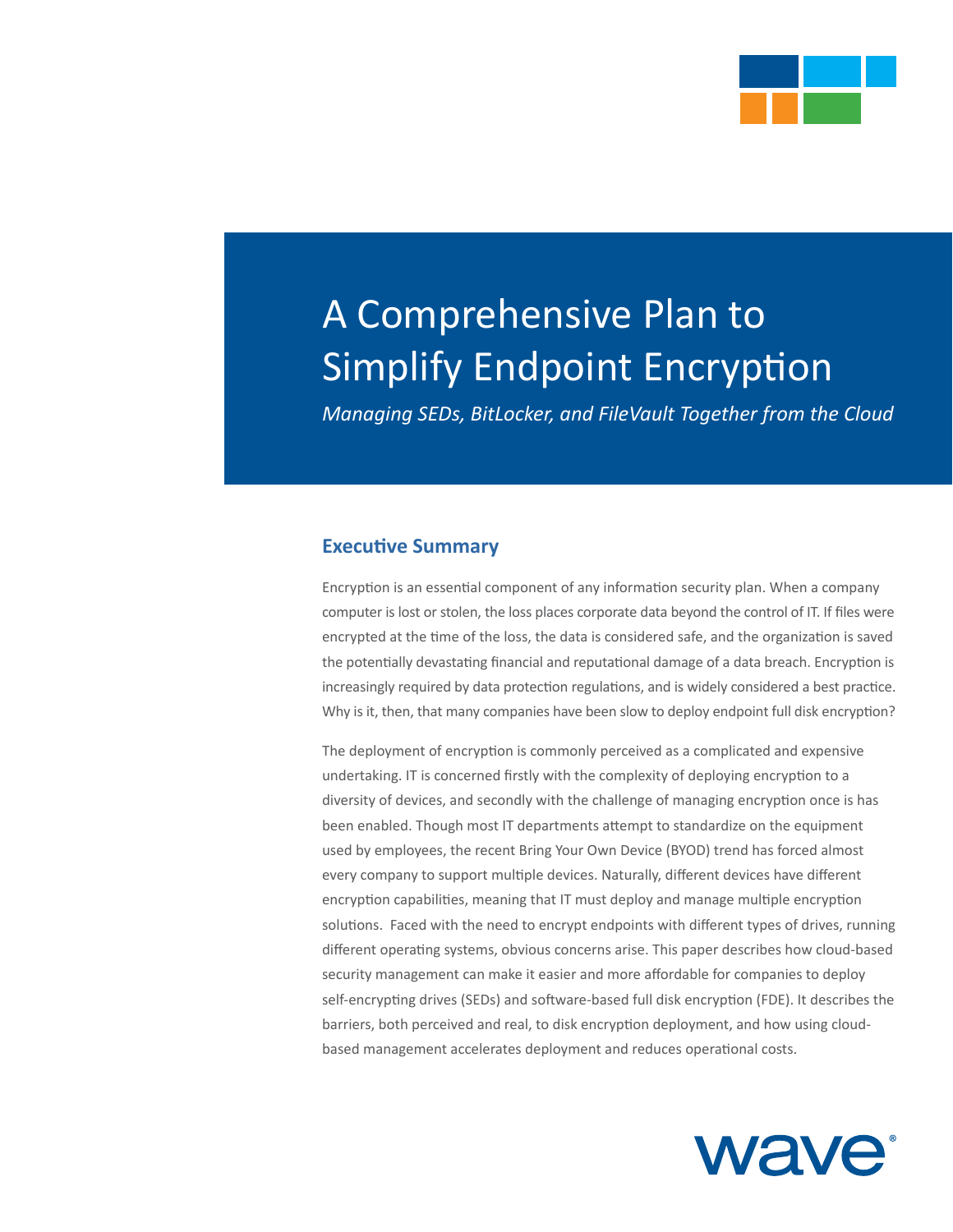#### **Background: The Need for Encryption**

Organizations of all kinds face a growing need to encrypt data on desktops and mobile laptops. In the U.S., most states have implemented data breach disclosure laws to protect consumer privacy. The 2014 Cost of Data Breach Study by the Ponemon Institute found that the average organizational cost of a data breach has grown to \$3.5 million. Further, according to Ponemon's 2014 Cost of Cyber Crime study, the average annual cost of cybercrime per company in the US is \$12.7 million. The average US company is hit with 122 successful attacks per year. Of course, the cost of incident response is just part of the problem. The harmful ramifications of a successful data breach can include loss of customers, brand degradation, and the loss of intellectual property, ultimately resulting in the erosion of competitive advantage and corporate value.

The trend towards a mobile workforce has been shadowed by a sharp increase in device theft. As employees become more mobile, the potential for data being lost, stolen or misplaced increases significantly. Each new publicized data breach involving a lost/stolen laptop highlights the vulnerability of data residing on the desktops and laptops where people work every day.

Analysts and security experts all agree that encrypting data on laptops and desktops is a priority. Gartner, for example, recommends that all companies deploy encryption broadly across all workstations. Despite this consensus, many organizations lack a consistent encryption strategy. Without such a strategy, securing data from loss and demonstrating compliance is an almost impossible challenge.

# **Why Desktop and Laptop Encryption Isn't Widespread**

An InformationWeek survey, Data Encryption: Ushering in a New Era, found that "lack of interoperability" was cited as the most significant factor deterring people from deploying encryption. Concerns about deployment and management costs are the next two factors listed. While these concerns are legitimate, they are often clouded by misperceptions and misunderstandings, or based solely on experiences with legacy, software-based FDE technologies.





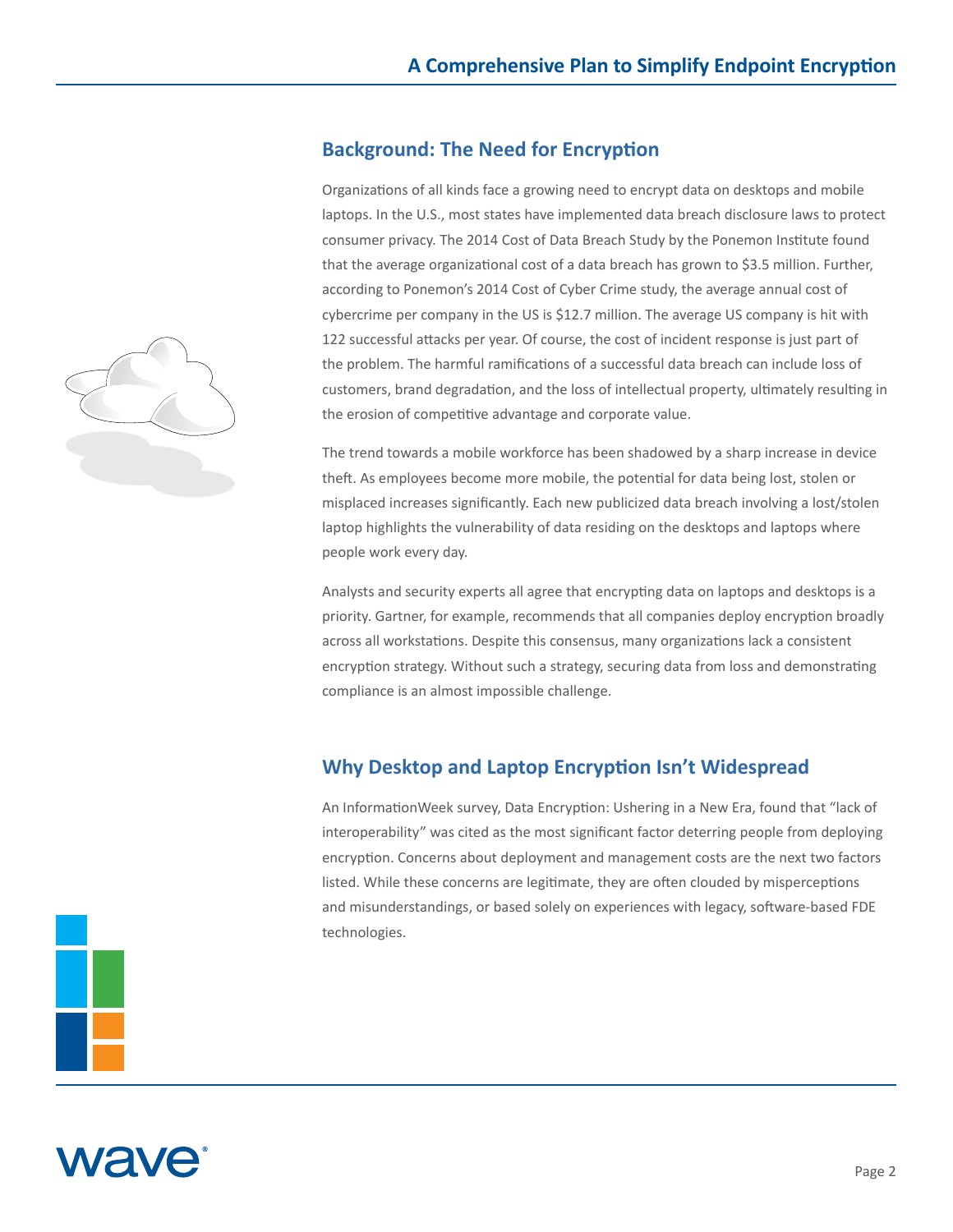*Interoperability concerns:* Most enterprise environments consist of a mix of hardware brands, operating systems, and software applications. Cloud-based encryption management solutions tend to be more OS-neutral and support a wider variety of platforms than on-premise management solutions. SEDs are also OS- and platform-neutral – encryption is completely transparent to the application and operating system.

*Misperceptions about SED acquisition cost:* Those IT executives who are aware of the SED alternative for endpoint encryption often believe that SED technology is expensive or uncommon. Only recently has production and support for SEDs become widespread in the PC industry, so they still have an outdated reputation for being expensive and scarce. SEDs are now available from a wide range of PC suppliers, including Lenovo, HP, Samsung, Dell, and others, for little to no incremental cost over comparable standard drives. SEDs are available as both hard disk drives (HDDs) and solid-state drives (SSDs).

*Cost and Complexity:* Enterprise management of disk encryption solutions has historically required server infrastructure and maintenance. Emerging cloud-based management solutions obviate the need for these fixed costs and simplify the path to deployment.

Cloud-based disk encryption management solutions and SEDs address many of these key concerns, and are worth further investigation for any organization looking to address the security of data on desktops and laptops.

### **Introducing a Hybrid Approach: Cloud-Based Management of Hardware- and Software-Based Endpoint Encryption**

Wave Cloud is a cloud-based endpoint encryption management solution that can manage software-based FDE on Windows and Mac platforms, as well as hardware-based selfencrypting drives on Windows. This enables IT to support the most popular platforms in corporate use today, while providing a smooth upgrade path to the advantages of SEDs.

IT needs central visibility and management of devices and control over the security policies that govern them. If a user forgets their password, for example, the PC is unusable until the password can be reset. Endpoint encryption is typically a part of a compliance effort, and thus requires audit and reporting capabilities. If a laptop is lost or stolen, organizations





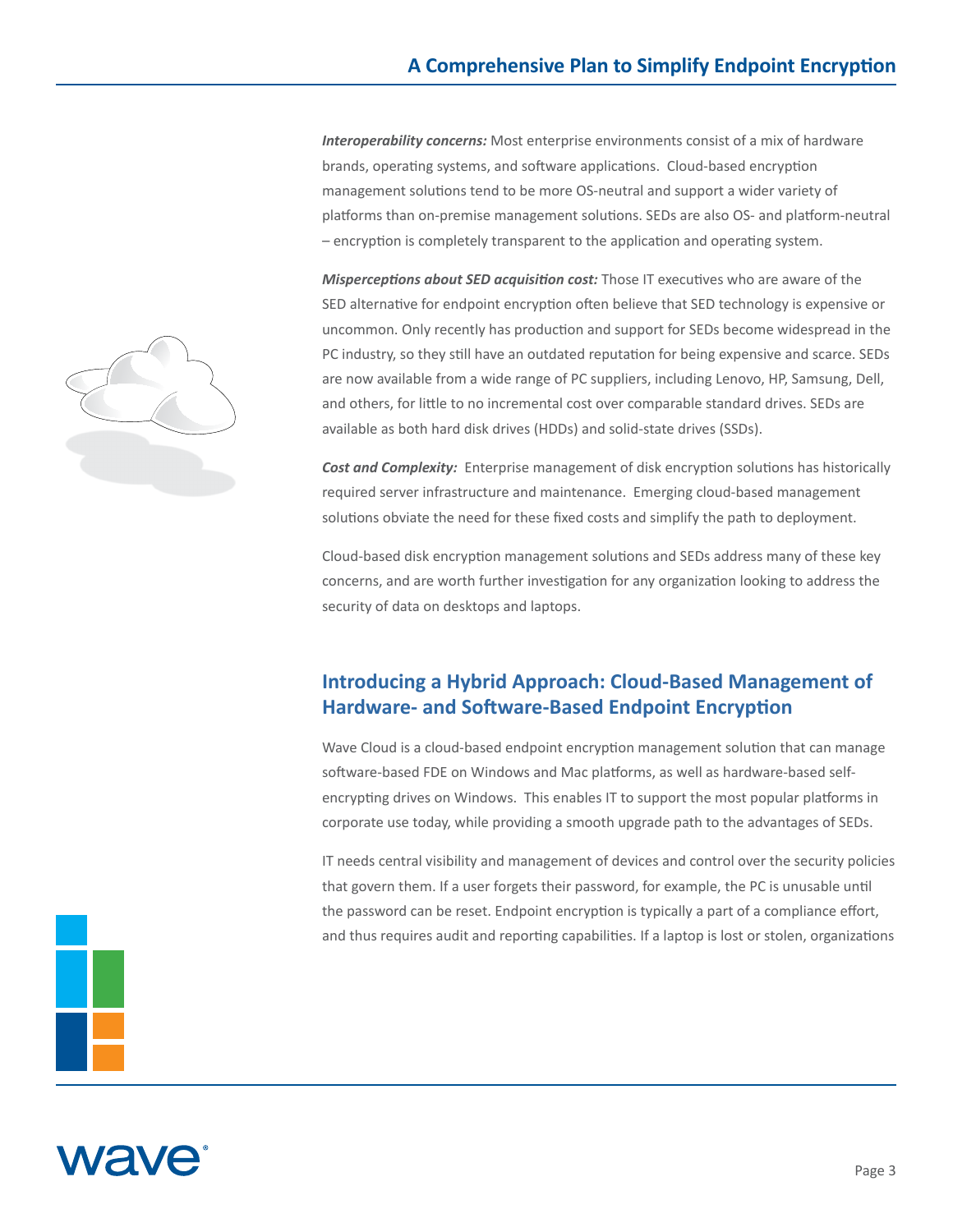need to be able to demonstrate that the data remains protected. Wave Cloud offers cloudbased management of self-encrypting drives and software FDE, including:

- User and password management
- Windows password synchronization and Single Sign-On (SSO) for self-encrypting drives
- Centralized policy enforcement
- Visibility and reporting
- Automatic initialization of self-encrypting drives
- Automatic provisioning of self-encrypting drive users

As a cloud-based service, Wave Cloud does not require any server infrastructure, so deployments can be accomplished in minutes.

Wave Systems has been pioneering encryption management since 2007. Since then, the Trusted Computing Group (TCG) has defined an SED standard called Opal. Leading drive manufacturers like Seagate and Hitachi, flash vendors including Micron and Samsung and external drive leaders such as CMS have built a wide-range of Opal-based SEDs. PC vendors like Dell, HP and Lenovo offer these SEDs on a variety of systems, for little to no additional cost.

## **Self-Encrypting Drives**

An SED embeds encryption processing within the drive's micro-controller chip so that encryption is always on, offering certainty that data is encrypted and the ability to confirm encryption for compliance reasons. SEDs offer significant advantages over software-based encryption alternatives, including:

- *• Better performance:* Because encryption happens on a chip within the drive, it doesn't compete for processing cycles with the laptop's CPU or slow down running applications. Encryption is completely transparent to the OS as well as its applications. As a result, end-user satisfaction is higher than with software-based encryption.
- *• Faster deployment:* SEDs do not require an initial encryption cycle, which can take up to 24 hours using software-based solutions. IT can provision data encryption in far less time, typically minutes.
- *• Enhanced security:* When using SEDs, encryption is always on and cannot be turned off or otherwise compromised by the end user. SEDs are also impervious to cold-boot attacks.





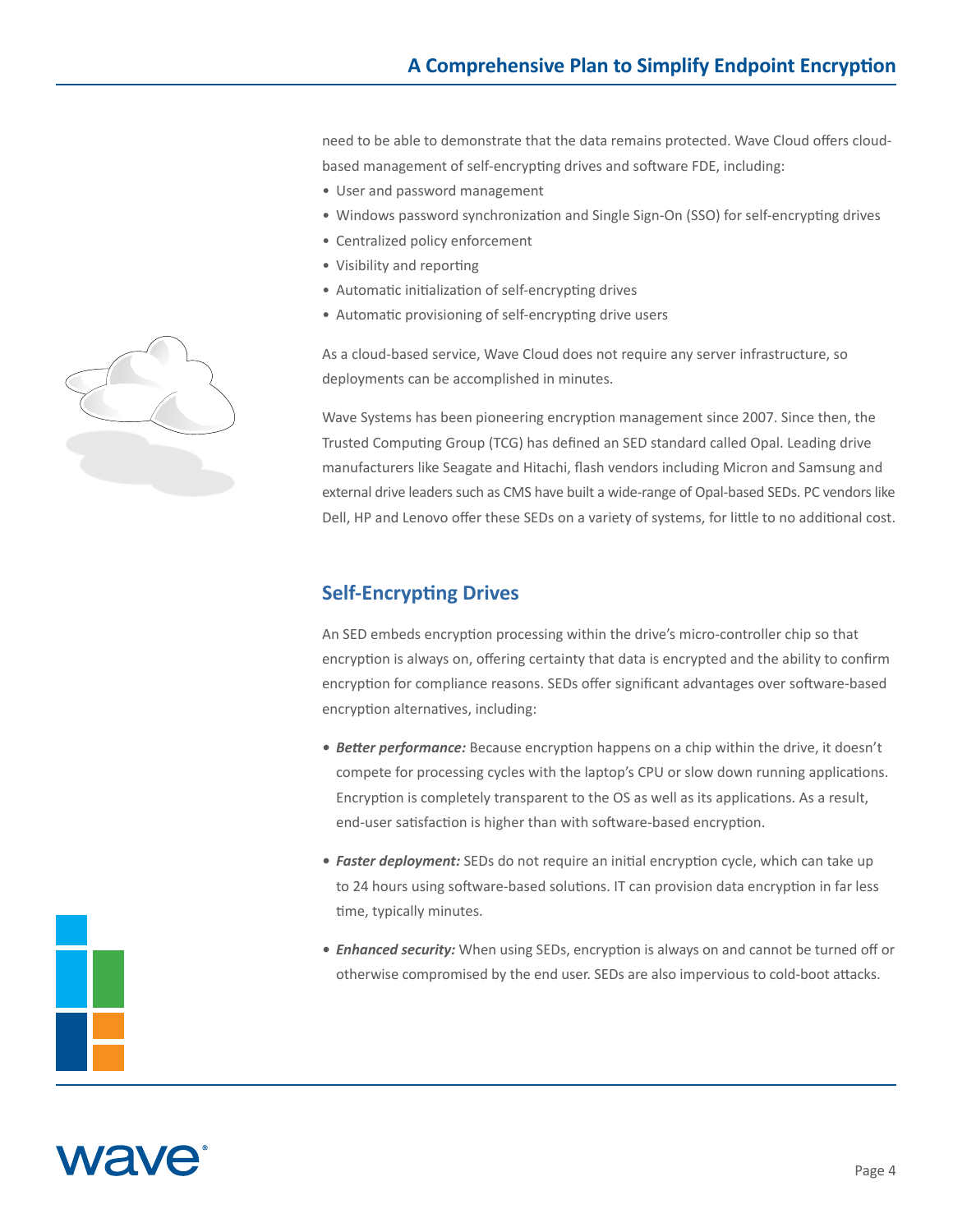From the end user's perspective, hardware-based encryption simply works and never interferes with their productivity. From the administrator/management perspective, there's no lengthy initial encryption process, and no software installation/configuration cycle of encryption software. Companies in search of an endpoint encryption strategy or struggling with the effort of software-based encryption should evaluate the SED alternative for its lower long-term costs and improved ease-of-use when compared with software encryption.



Deployment of Wave Cloud does not require provisioning servers, installing management servers, and training IT staff. Wave offers a free endpoint encryption pilot program. Start by selecting a modest number of pilot participants. These might include employees who travel with laptops containing sensitive corporate data or others that frequently store sensitive data on their PCs. The pilot program can use new systems equipped with SEDs or existing systems retrofitted with internal or external SEDs. To accelerate the pilot, set up Wave Cloud to centrally manage Windows BitLocker, OS X FileVault 2, or SEDs as users receive PCs equipped with them. The users can run their actual applications and devices using encrypted storage, verifying the fact that encryption is truly seamless and transparent.

Once the devices are in place, test the basic administrative capabilities of Wave Cloud:

- Add initial users and passwords for the drives
- Synchronize drive-level passwords with Windows passwords (SED)
- Turn on Single Sign-On with the Windows login (SED)
- Reset user passwords with secure challenge/response (SED)
- Report and monitor activity to track the pilot program

Using a cloud-based management solution delivers significant benefits for the pilot project:

- Reduces the risk of the pilot by eliminating investments in server equipment or software and training management staff
- Speeds testing and assessment: The easy-to-use interface requires minimal training for administrators, and there's no waiting to purchase, install and deploy server hardware and software





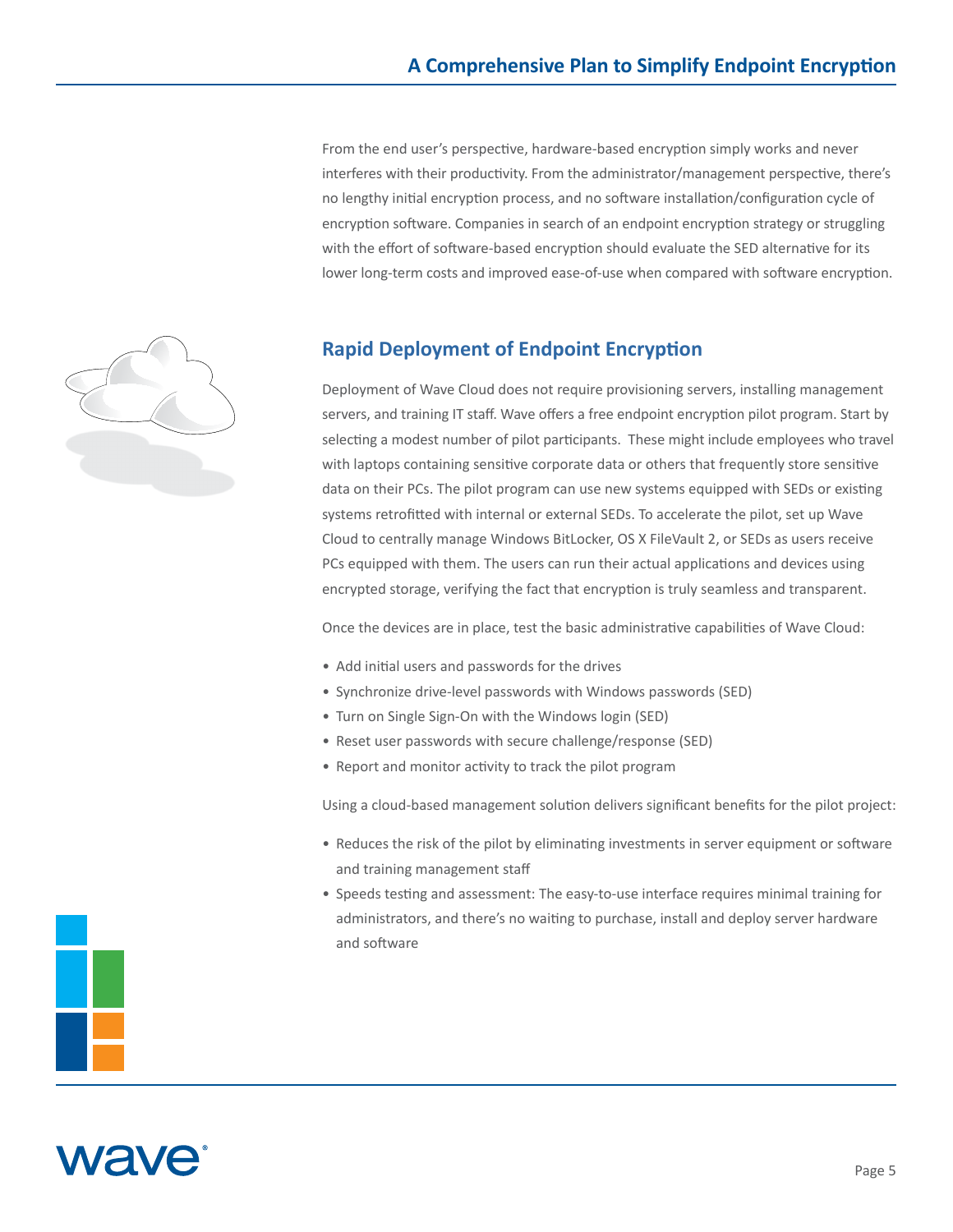#### **Supporting Endpoint Encryption Adoption with Scalable, Subscription-Based Management**

Following a successful pilot, the next step is to create your endpoint encryption policy and start deploying encryption throughout the organization.

Deployment strategies will vary according to budget, compliance requirements, and equipment refresh lifecycles. A conservative, phased deployment approach might use the following strategy:

- Retrofit SEDs on 'high-risk' devices for example, laptops belonging to senior executives or frequent travelers and desktops containing highly sensitive data in remote or insecure areas
- Deploy BitLocker- and FileVault 2-capable operating systems where needed
- Replace existing laptops and desktops with SED-equipped systems as part of your equipment refresh policy

If SEDs are part of the equipment refresh policy, then every new desktop or laptop system deployed will have an SED. In this way, encryption is essentially built into the desktop and laptop fleet. This results in a gradual ramp-up of SEDs within the organization, with administrators adding new users and devices as they come on-line.

Wave Cloud offers a scalable platform that adjusts as needs grow. Using Wave Cloud, administrators can:

- Automatically set and enforce SED password-related policies for all new laptops and desktops
- Use role-based administration to delegate administration tasks or offer read-only access to encryption management information
- Enable Windows Active Directory synchronization and Single Sign-On
- Create reports for compliance purposes